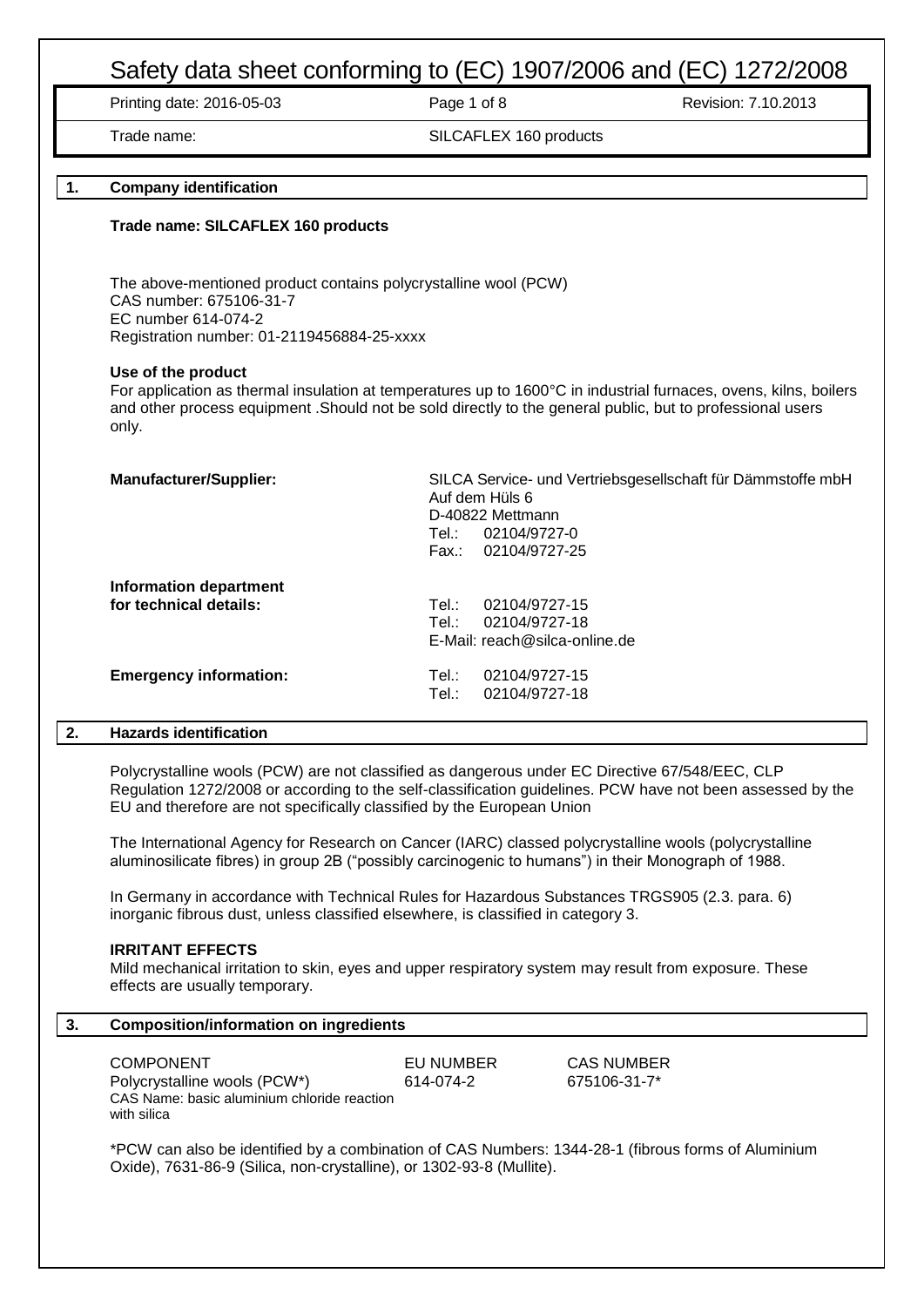|    | Safety data sheet conforming to (EC) 1907/2006 and (EC) 1272/2008                                                                                                                                                                                       |                                                                                                                                                                                |                     |  |
|----|---------------------------------------------------------------------------------------------------------------------------------------------------------------------------------------------------------------------------------------------------------|--------------------------------------------------------------------------------------------------------------------------------------------------------------------------------|---------------------|--|
|    | Printing date: 2016-05-03                                                                                                                                                                                                                               | Page 2 of 8                                                                                                                                                                    | Revision: 7.10.2013 |  |
|    | Trade name:                                                                                                                                                                                                                                             | SILCAFLEX 160 products                                                                                                                                                         |                     |  |
|    | <b>COMPOSITION</b><br><b>DESCRIPTION</b>                                                                                                                                                                                                                | Chemical composition of SILCAFLEX 160 fibres : Al2O3: 70-97% SiO2: 3-30%                                                                                                       |                     |  |
|    | and modules.                                                                                                                                                                                                                                            | SILCAFLEX 160 products are available in a variety of forms: bulks, blankets, vacuum formed shapes, papers                                                                      |                     |  |
| 4. | <b>First aid measures</b>                                                                                                                                                                                                                               |                                                                                                                                                                                |                     |  |
|    | <b>SKIN</b>                                                                                                                                                                                                                                             | In case of skin contact rinse affected areas with water and wash gently. Do not rub or scratch exposed skin.                                                                   |                     |  |
|    | <b>EYES</b><br>attention if irritation persists.                                                                                                                                                                                                        | In case of eye contact flush abundantly with water; have eye bath available. Do not rub eyes. Get medical                                                                      |                     |  |
|    | <b>INHALATION:</b>                                                                                                                                                                                                                                      | Remove worker from source of exposure to clean fresh air. Drink water and blow nose.                                                                                           |                     |  |
| 5. | <b>Fire fighting instructions</b>                                                                                                                                                                                                                       |                                                                                                                                                                                |                     |  |
|    | Non combustible products.                                                                                                                                                                                                                               |                                                                                                                                                                                |                     |  |
|    | Packaging and surrounding materials may be combustible.                                                                                                                                                                                                 | Use extinguishing agent suitable for surrounding combustible materials                                                                                                         |                     |  |
| 6. | <b>Accidental release</b>                                                                                                                                                                                                                               |                                                                                                                                                                                |                     |  |
|    | detailed in section 8.                                                                                                                                                                                                                                  | Where abnormally high dust concentrations occur, provide workers with appropriate protective equipment as                                                                      |                     |  |
|    | Restore the situation to normal as quickly as possible.<br>If brushing is used, ensure that the area is wetted down first.<br>Do not use compressed air for clean-up.<br>Do not allow to be wind blown.<br>Transfer to a lidded container for disposal. | Prevent further dust dispersion for example by damping the materials.<br>Pick up large pieces and use a vacuum cleaner fitted with high efficiency filter (HEPA)               |                     |  |
|    | To avoid blockages do not allow product to enter drains/sewage                                                                                                                                                                                          |                                                                                                                                                                                |                     |  |
| 7. | <b>Handling and storage</b>                                                                                                                                                                                                                             |                                                                                                                                                                                |                     |  |
|    |                                                                                                                                                                                                                                                         | HANDLING / TECHNIQUES TO REDUCE DUST EMISSIONS DURING HANDLING                                                                                                                 |                     |  |
|    | <b>HANDLING</b><br>Handling can be a source of dust emission.<br>out under controlled conditions (i.e. use dust exhaust system).                                                                                                                        | Process should be designed to limit the amount of handling. Whenever possible, handling should be carried<br>Regular good housekeeping will minimise secondary dust dispersal. |                     |  |
|    | <b>STORAGE</b><br>Store in original packaging in dry area whilst awaiting use<br>Always use sealed and visibly labelled containers.<br>Avoid damaging containers<br>Reduce dust emissions during unpacking                                              |                                                                                                                                                                                |                     |  |
|    |                                                                                                                                                                                                                                                         |                                                                                                                                                                                |                     |  |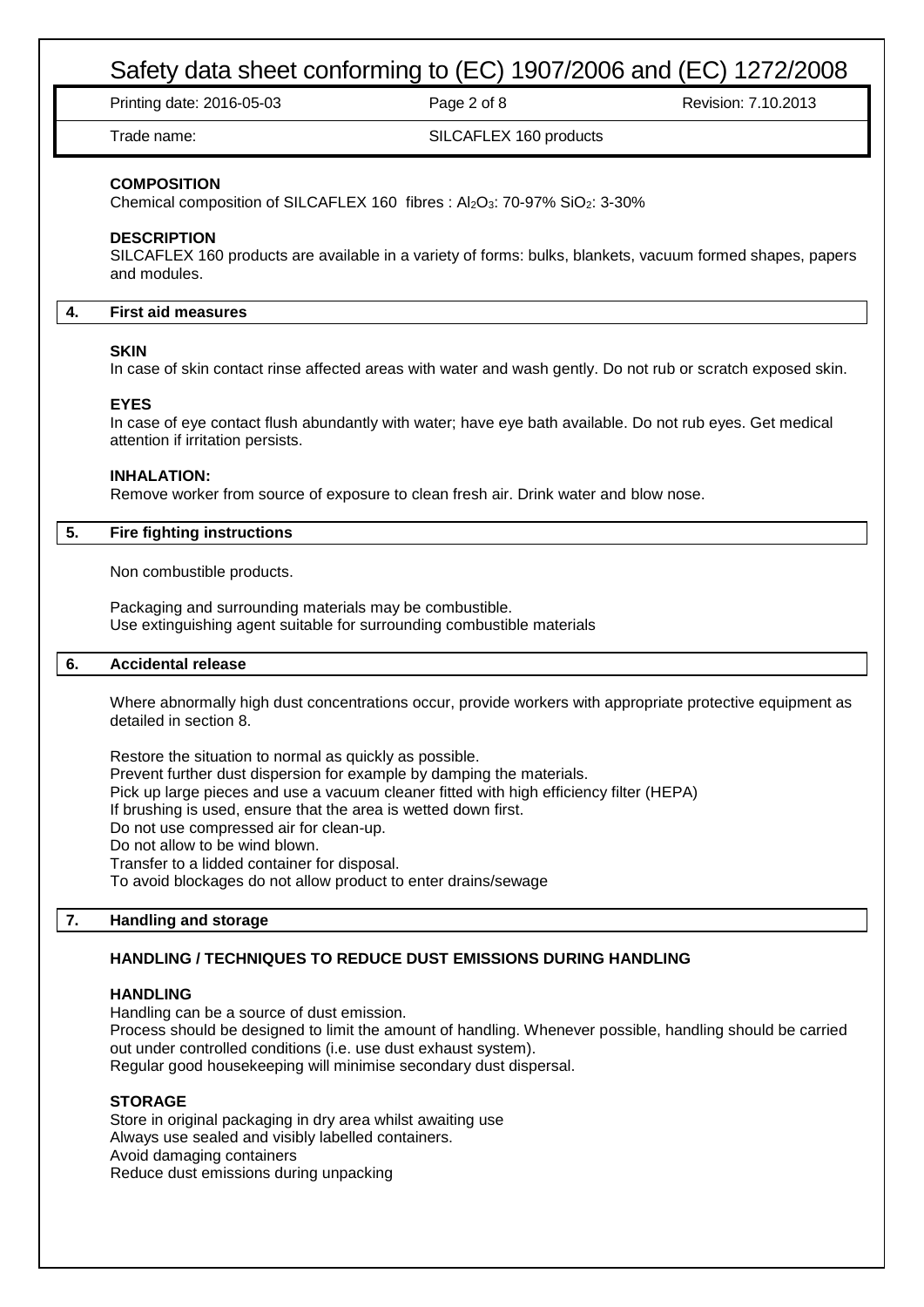Printing date: 2016-05-03 Page 3 of 8 Revision: 7.10.2013

Trade name: SILCAFLEX 160 products

# **8. Exposure controls/ Personal protection**

### **HYGIENE STANDARDS AND CONTROL MEASURES**

Hygiene standards and exposure limits may differ from country to country. Check those currently applying in your country and comply with local regulations.

# **Occupational Exposure Limits**

| Occupational Exposure | TWA 8 hr | TWA 8 hr     | <b>Notes</b>          |
|-----------------------|----------|--------------|-----------------------|
| Limit                 | f/ml     | ma/m3        |                       |
| UK                    |          |              | Machine-made mineral  |
|                       |          | (total dust) | fibres: Work place    |
|                       |          |              | Exposure Limit : EH40 |

\*For the UK, there is no occupational exposure standard specific to Polycrystalline Wools (polycrystalline aluminosilicate (mullite) fibres).

#### **Some selected references:**

Germany: OELs have been replaced by obligation of employer to evaluate hazard and risk of each activity where exposure to PCW dust may occur according to TRGS 558 and TRGS 402

| Occupational Exposure | TWA 8 hr | TWA 8 hr          | <b>Notes</b>             |
|-----------------------|----------|-------------------|--------------------------|
| Limit                 | f/ml     | mg/m <sup>3</sup> |                          |
| France                |          | 5                 | Code du travail R4222-   |
|                       |          | (respirable dust) | 10                       |
|                       |          | 10                |                          |
|                       |          | (total dust)      |                          |
| Italy                 |          | 3                 | Based on ACGIH           |
|                       |          | (respirable dust) | recommendation – not     |
|                       |          |                   | an official limit value  |
| Spain                 | 1        |                   | Limites de exposición    |
|                       |          |                   | profesional 2010         |
| Sweden                | 0.2      |                   | Statute Book of the      |
|                       |          |                   | Swedish Work             |
|                       |          |                   | Environment              |
|                       |          |                   | Authority ; AFS 2005 :17 |
|                       |          |                   | <b>OCCUPATIONAL</b>      |
|                       |          |                   | <b>EXPOSURE LIMIT</b>    |
|                       |          |                   | <b>VALUES AND</b>        |
|                       |          |                   | <b>MEASURES AGAINST</b>  |
|                       |          |                   | AIR CONTAMINANTS         |

# **ENGINEERING CONTROLS**

Review your application(s) and assess situations with the potential for dust release.

Where practical, enclose dust sources and provide dust extraction at source. Use operating procedures, which will limit dust production and exposure of workers.

Keep the workplace clean. Use a vacuum cleaner fitted with an HEPA filter; avoid using brooms and compressed air.

#### **SKIN PROTECTION**

Wear gloves and work clothes as necessary to prevent skin irritation. Washable or disposable clothing may be used. Soiled clothes should be cleaned to remove excess fibres before being taken off (e.g. use vacuum cleaner, not compressed air). It is good hygiene practice to ensure work clothes are washed separately by the employer.

#### **EYE PROTECTION**

As necessary wear goggles or safety glasses with side shields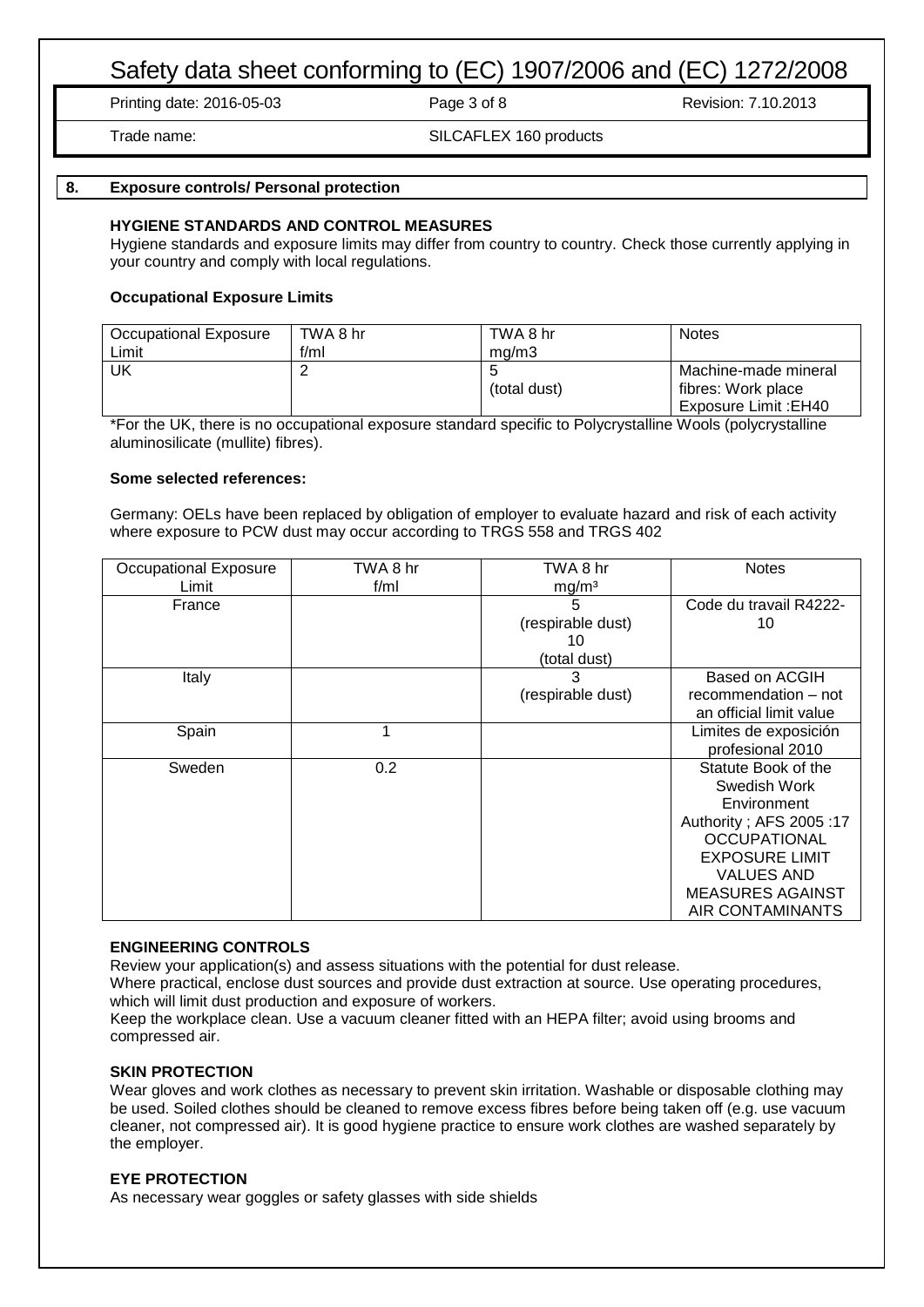|     | Printing date: 2016-05-03                                                                                                                                                                                                                                                                                                                                                                                                                                              |                                                               | Page 4 of 8                                      | Revision: 7.10.2013                                                                                                                                                                                                                                                                                                           |  |
|-----|------------------------------------------------------------------------------------------------------------------------------------------------------------------------------------------------------------------------------------------------------------------------------------------------------------------------------------------------------------------------------------------------------------------------------------------------------------------------|---------------------------------------------------------------|--------------------------------------------------|-------------------------------------------------------------------------------------------------------------------------------------------------------------------------------------------------------------------------------------------------------------------------------------------------------------------------------|--|
|     | Trade name:                                                                                                                                                                                                                                                                                                                                                                                                                                                            |                                                               | SILCAFLEX 160 products                           |                                                                                                                                                                                                                                                                                                                               |  |
|     | <b>RESPIRATORY PROTECTION</b><br>used on a voluntary basis.<br>company and/or your supplier.                                                                                                                                                                                                                                                                                                                                                                           |                                                               |                                                  | For dust concentrations below the exposure limit value, RPE is not required but FFP2 respirators may be<br>For short term operations where excursions are less than ten times the limit value use FFP2 respirators.<br>In case of higher concentrations or where the concentration is not known, please seek advice from your |  |
|     | <b>INFORMATION AND TRAINING OF WORKERS</b>                                                                                                                                                                                                                                                                                                                                                                                                                             |                                                               |                                                  | Workers should be trained on good working practices and informed on applicable local regulations.                                                                                                                                                                                                                             |  |
|     | <b>ENVIRONMENTAL EXPOSURE CONTROLS</b><br>and soil.<br>For waste, refer to section13                                                                                                                                                                                                                                                                                                                                                                                   |                                                               |                                                  | Refer to local, national or European applicable environmental permitted standards for release to air, water                                                                                                                                                                                                                   |  |
| 9.  | <b>Physical and chemical properties</b>                                                                                                                                                                                                                                                                                                                                                                                                                                |                                                               |                                                  |                                                                                                                                                                                                                                                                                                                               |  |
|     | <b>Physical State</b><br>Flammability<br>Appearance<br>Oxidising properties<br>Solubility                                                                                                                                                                                                                                                                                                                                                                              | Solid<br>Not Flammable<br>White<br>None<br>Insoluble (<1mg/l) | Melting point<br>Specific gravity<br>pH<br>Odour | $>1800^{\circ}$ C<br>$2.5 - 3.5$<br><b>NA</b><br>None                                                                                                                                                                                                                                                                         |  |
| 10. | <b>Stability and reactivity</b>                                                                                                                                                                                                                                                                                                                                                                                                                                        |                                                               |                                                  |                                                                                                                                                                                                                                                                                                                               |  |
|     | <b>CONDITIONS AND MATERIALS TO AVOID</b><br><b>NONE</b>                                                                                                                                                                                                                                                                                                                                                                                                                |                                                               |                                                  |                                                                                                                                                                                                                                                                                                                               |  |
|     | <b>DECOMPOSITION PRODUCTS</b><br>Stable under normal conditions of use.                                                                                                                                                                                                                                                                                                                                                                                                |                                                               |                                                  |                                                                                                                                                                                                                                                                                                                               |  |
| 11. | <b>Toxicological information</b>                                                                                                                                                                                                                                                                                                                                                                                                                                       |                                                               |                                                  |                                                                                                                                                                                                                                                                                                                               |  |
|     | <b>11.1 ACUTE EFFECTS</b>                                                                                                                                                                                                                                                                                                                                                                                                                                              |                                                               |                                                  |                                                                                                                                                                                                                                                                                                                               |  |
|     | <b>INHALATION</b><br>Fibrous dust may be mechanically irritant to the nose and throat.                                                                                                                                                                                                                                                                                                                                                                                 |                                                               |                                                  |                                                                                                                                                                                                                                                                                                                               |  |
|     | <b>SKIN CONTACT</b><br>May cause skin to itch in sensitive individuals.                                                                                                                                                                                                                                                                                                                                                                                                |                                                               |                                                  |                                                                                                                                                                                                                                                                                                                               |  |
|     | <b>EYE CONTACT</b><br>May cause mechanical irritation.                                                                                                                                                                                                                                                                                                                                                                                                                 |                                                               |                                                  |                                                                                                                                                                                                                                                                                                                               |  |
|     | <b>INGESTION</b><br>Low oral toxicity. Unlikely to cause harmful effects under normal conditions of handling and use.                                                                                                                                                                                                                                                                                                                                                  |                                                               |                                                  |                                                                                                                                                                                                                                                                                                                               |  |
|     | <b>11.2 CHRONIC EFFECTS</b>                                                                                                                                                                                                                                                                                                                                                                                                                                            |                                                               |                                                  |                                                                                                                                                                                                                                                                                                                               |  |
|     | Lifetime rat inhalation studies of polycrystalline fiber show that at the maximum dose level tested, there was<br>no evidence of lung cancer, lung fibrosis or any other significant adverse effect. Intraperitoneal, intratracheal<br>and intrapleural studies in rats, together with two in vitro tests, have all shown negative results. Despite<br>some study limitations, it is important to note the consistent lack of carcinogenic response in animal studies. |                                                               |                                                  |                                                                                                                                                                                                                                                                                                                               |  |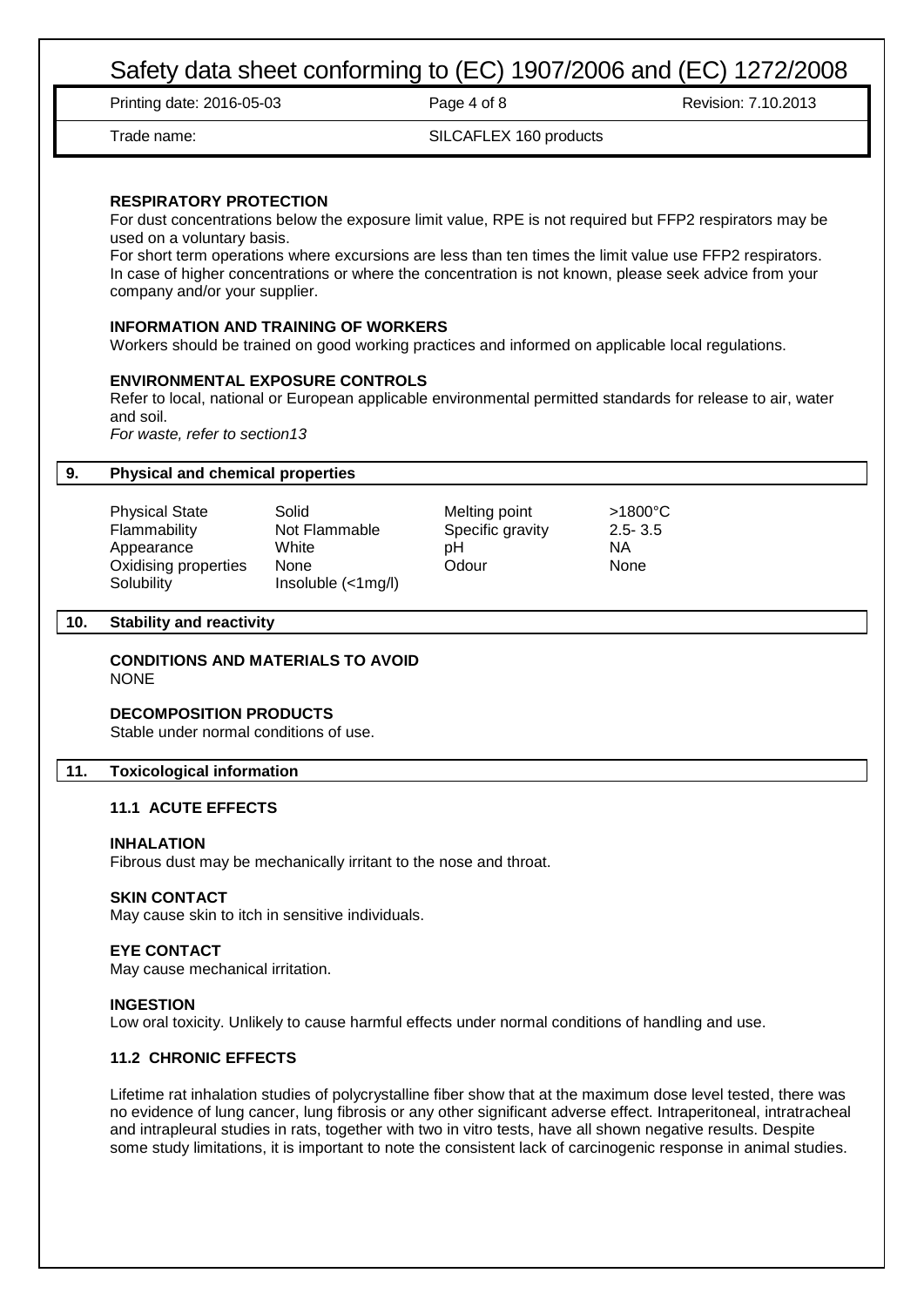Printing date: 2016-05-03 **Page 5 of 8** Revision: 7.10.2013

Trade name: SILCAFLEX 160 products

In 1988, the International Agency for Research on Cancer (IARC) considered the carcinogenicity of several groups of fibers. One grouping they considered was a poorly defined collection of disparate fiber types [polycrystalline fiber, refractory ceramic fiber (referred to as RCF) and single crystal whiskers] into a broad, single category they termed "ceramic fibers". The IARC monograph clearly indicated that test data specific to *polycrystalline* fibers were negative, but according to the IARC classification principles, positive results with other fiber types led to the conclusion that all fibers in the group should be considered as possible human carcinogens (IARC Category 2B). In a subsequent monograph on MMVF (2002), IARC did not specifically re-evaluate polycrystalline fiber. The Annual Report on Carcinogens prepared by the National Toxicology Program (NTP), (latest edition) classified "ceramic fibers (respirable size)" as reasonably anticipated to be carcinogens.

As produced most polycrystalline fibers, including Fibermax, have fiber diameters too large to be respirable. Numerous scientific studies suggest that the potential toxicity of a respirable fiber is directly related to biopersistence (the length of time it take for the fiber to clear the lung). Based on limited in-vitro laboratory analysis, which measure the dissolution rate of fibers in simulated lung fluid, polycrystalline fibers are known to be relatively durable.

Data from respiratory surveillance studies are not available for PCW workers. In a small cohort of workers exposed to PCW with historical co-exposures to RCF and other fibers, there was no evidence of interstitial lung disease on chest x-rays nor an accelerated rate of loss of lung function on pulmonary function testing. Symptom responses could not be attributed to or excluded from exposure to PCW as a consequence of the prior fiber exposures.

# **12. Ecological information**

### **ENVIRONMENTAL FATE AND DISTRIBUTION**

The product is a non-volatile solid, insoluble in water, has no potential for bioaccumulation and has no mobility in soil.

#### **PERSISTENCE AND DEGRADATION**

The product is inorganic: no biodegradability in water or soil is expected.

#### **TOXICITY**

Unlikely to be hazardous to aquatic life.

#### **EFFECT ON EFFLUENT TREATMENT**

Unlikely to have any significant effects on effluent treatment.

# **13. Disposal considerations**

Polycrystalline aluminosilicate fibre is categorised as a stable non-reactive waste, which can generally be disposed of at landfill, which has been licensed for this purpose. Please refer to the European list (Decision no 2000/532/CE as modified) to identify your appropriate waste number, and ensure national and or regional regulation are complied with. Taking into account any possible contamination during use, expert guidance should be sought.

Unless wetted, such a waste is normally dusty and so should be properly sealed in clearly labelled containers for disposal. Check for national and/or regional regulations, which may apply.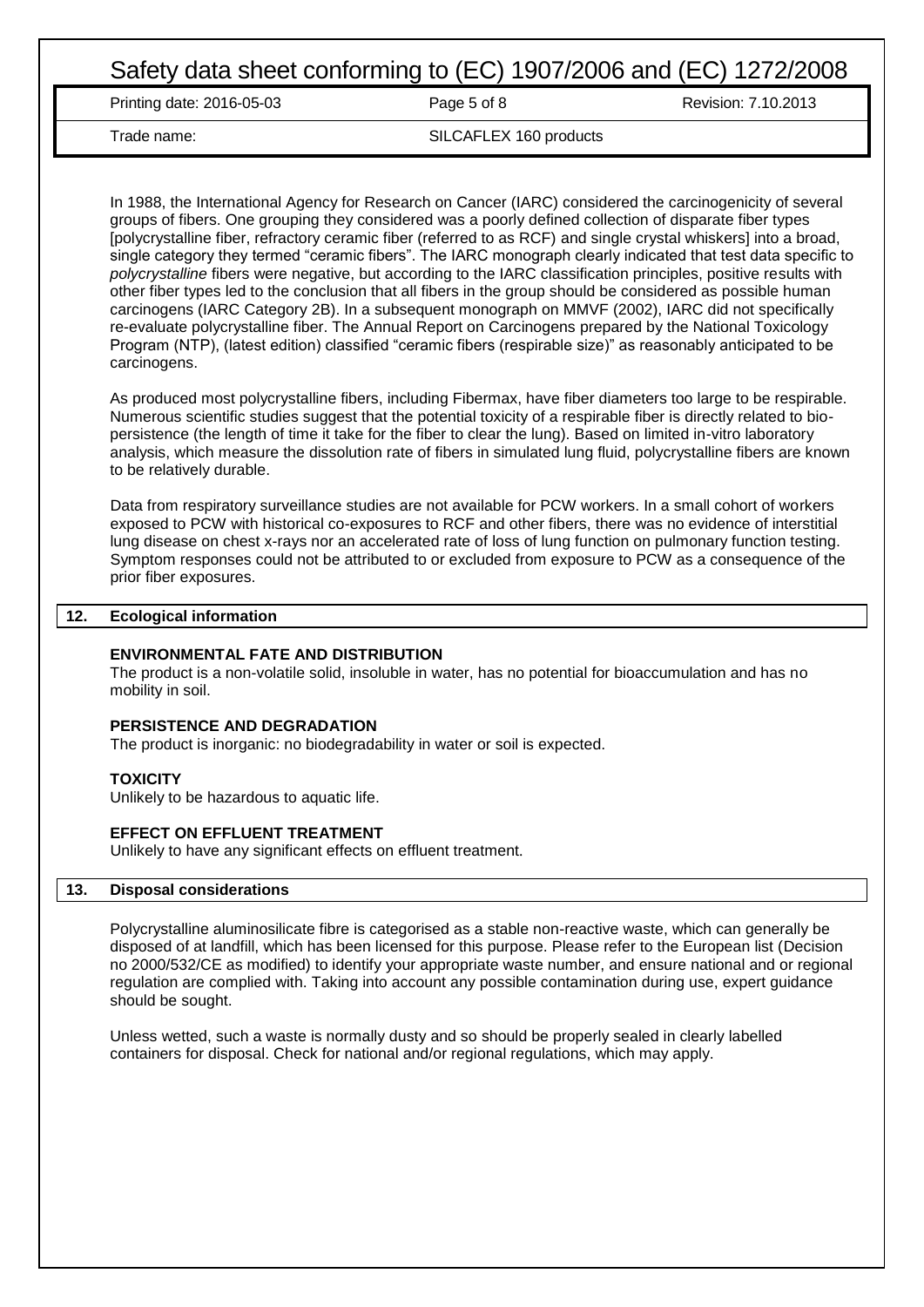Printing date: 2016-05-03 Page 6 of 8 Revision: 7.10.2013

Trade name: SILCAFLEX 160 products

# **14. Transport information**

Not classified as dangerous goods under relevant international transport regulations (ADR, RID, IATA, IMDG ,ADN Refer Section 16 "Definitions").

Ensure that dust is not wind blown during transportation.

# **15. Regulatory information**

In Germany in accordance with Technical Rules for Hazardous Substances TRGS905 (2.3. para. 6) inorganic fibrous dust, unless classified elsewhere, is classified in category 3. In 1988 IARC classified man-made mineral fibres as possible human carcinogens (2B) and, at that time PCWs were included in this broad category of materials. Current information on carcinogenicity is given in Section 11.

### **RECOMMENDED LABELLING**

#### **Attention:**

This product contains Polycrystalline Wool (PCW)

May cause temporary mechanical irritation to exposed eyes, skin or respiratory tract.

Minimise dust generation.

Member states are in charge of implementing European directives into their own national regulation within a period of time normally given in the directive. Member States may impose more stringent requirements. Please always refer to national regulations.

# **16. Other information**

**USEFUL REFERENCES** (the directives which are cited must be considered in their amended version)

● Council Directive 89/391/EEC dated 12 June 1989 "on the introduction of measures to encourage improvements in the safety and health of workers at work" (OJEC L 183 of 29 June 1989, p.1).

- Regulation (EC) No 1907/2006 dated 18th December 2006 on Registration, Evaluation, Authorisation and Restriction of Chemicals (REACH)

- Regulation (EC) No 1272/2008 dated 20th January 2009 on classification, labeling and packaging of substances and mixtures (OJ L 353)

- Commission Directive 97/69/EC of 5 December 1997 adapting to technical progress for the 23rd time Council Directive 67/548/EEC (OJEC of 13 December 1997, L 343).

- Council Directive 98/24/EC of 7 April 1998 "on the protection of the health and safety of workers from the risks related to chemical agents at work" (OJEC L 131 of 5 May 1998, p11).

Good Working Practices for High temperature insulation wools ; ECFIA Booklet (January 2006) TRGS 619,TRGS 558 and TRGS 905 Germany

### **DEFINITIONS**

**ADR** Transport by road, council directive 94/55/EC **IMDG** Regulations relating to transport by sea **RID** Transport by rail, Council Directive 96/49/EC **ICAO/IATA** Regulations relating to transport by air **ADN** European Agreement concerning the International Carriage of Dangerous Goods by Inland Waterways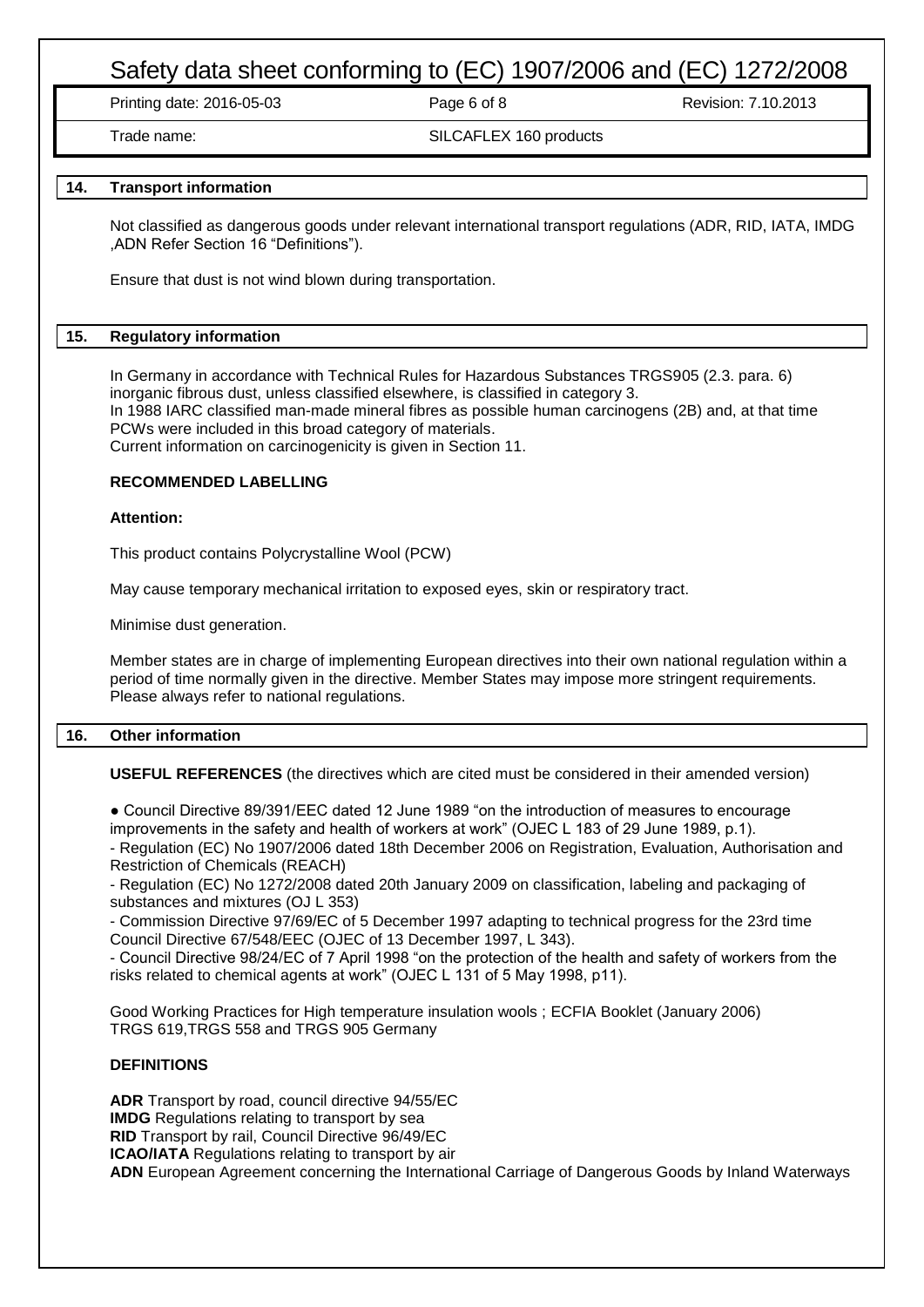Printing date: 2016-05-03 Page 7 of 8 Revision: 7.10.2013

# Trade name: SILCAFLEX 160 products

### **Precautionary measures to be taken after service and upon removal**

High concentrations of fibres and other dusts may be generated when after-service products are mechanically disturbed during operations such as wrecking. These dusts may contain contaminants. Therefore ECFIA recommends:

● control measures are taken to reduce dust emissions.

● all personnel directly involved wear an appropriate respirator to minimise exposure and comply with local regulatory limits.

These procedures should ensure compliance with local regulatory exposure standards and provide a high degree of protection.

### **CARE PROGRAMME**

ECFIA has undertaken an extensive industrial hygiene programme to provide assistance to the users of High Temperature Insulation Wool products, including polycrystalline aluminosilicate wools.

The objectives are twofold:

● to monitor workplace dust concentrations at both manufacturers' and customers' premises,

● to document manufacturing and use of HTIW products from an industrial hygiene perspective in order to establish appropriate recommendations to reduce exposures.

If you wish to participate in the CARE programme, contact ECFIA or your supplier.

#### **NOTE**

The directives and subsequent regulations detailed in this Safety Data Sheet are only applicable to the European Union (EU) Countries and not to countries outside of the EU.

#### **WEBSITES:**

For more information connect to:

European Industry Association Representing HTIW (ECFIA): 3, Rue du Colonel Moll, 75017 Paris Tel. +33 (0) 6 31 48 74 26 , ECFIA's website: (http://www.ecfia.eu

| <b>PRODUcts</b>             | <b>Sigifigant</b><br>Ingredients<br>(% by weight) | <b>Hazard warning</b> | <b>Risk Phrase</b> |
|-----------------------------|---------------------------------------------------|-----------------------|--------------------|
| <b>SILCAFLEX 160</b>        | None                                              | None                  | None               |
| <b>Bulk Fibre</b>           |                                                   |                       |                    |
| <b>SILCAFLEX 160</b>        | None                                              | None                  | None               |
| <b>Blankets and Stripes</b> |                                                   |                       |                    |
| Modules out of              | None                                              | None                  | None               |
| <b>SILCAFLEX 160</b>        |                                                   |                       |                    |
| <b>SILCASTACK 160</b>       |                                                   |                       |                    |
| <b>SILCABLOCK 160</b>       |                                                   |                       |                    |
| <b>SILCAFIX 160</b>         |                                                   |                       |                    |
| <b>Boards and Shapes</b>    | Amorphous Silica                                  | None                  | None               |
| SILCABORD/SILCAVAC          | $(5-40%)$                                         |                       |                    |
| 170,-175,-180               |                                                   |                       |                    |

# **Andere Bestandteile in SILCAFLEX Produkten**